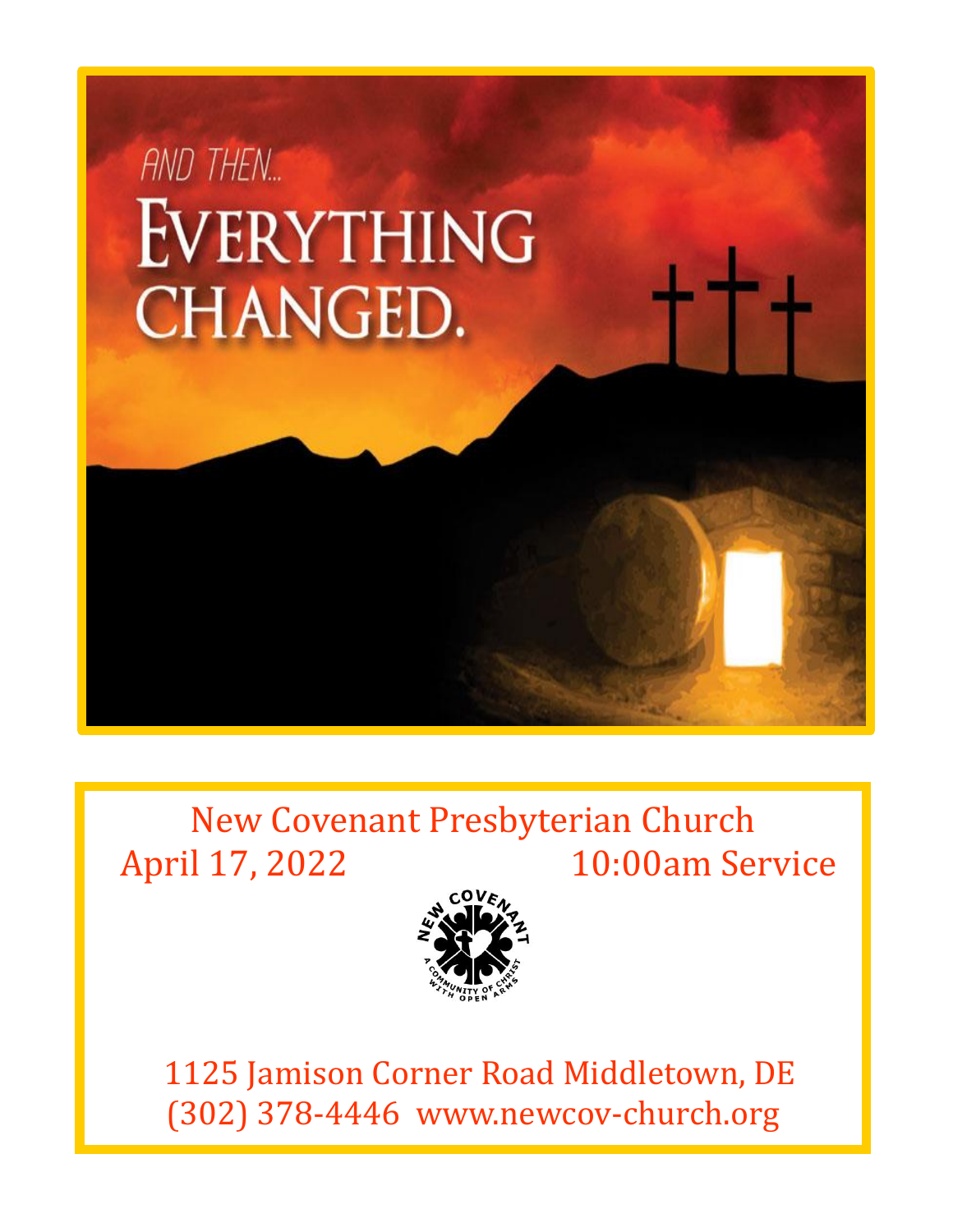# The Worship of God April 17, 2022 Easter Sunday

# **Welcome and Announcements** *Lay Leader: Donna Casey*

### **Sharing Our Vision**

**Bells** *Christ Is Alive! Let Christians Sing*

# **Preparing Ourselves for Worship During the Musical Prelude …**



*O God, we have difficulty understanding your plan, and the need for Christ to pass through the gates of death. And yet, today we rejoice that our Lord has conquered death, and has entered this resurrection day by passing through the gates of life. Now, triumphant through Christ, you open these marvelous gates even to us – who are among those who nailed the Messiah, your Son, to the cross. O let the gates swing wide, that all might enter with thanksgiving, for in your city we shall behold no temple but you, and no shrine but Christ. May we walk in his light and come into your presence with songs of praise this and every day. In the name of the our Lord we pray. Amen.* 

# Preparing to Meet God

**Call to Worship** *Lay Leader: Donna Casey*

- L: From a world that confuses punishment with justice, and idle tales with truth,
- *P: We come to worship the God who turns crosses into crowns.*
- L: With hearts that long for the victory of life, but fear the triumph of death,
- *P: We come to worship the God who turns those who are vanquished into victors.*
- *A: Thanks be to God who gives us the victory through our Lord Jesus Christ.*

**Hymn # 123** *Jesus Christ is Risen Today*

*1-Jesus Christ is risen today, Alleluia! Our triumphant holy day, Alleluia! Who did once upon the cross, Alleluia! Suffer to redeem our loss, Alleluia!*

*3-But the pains which he endured, Alleluia! Our salvation have procured; Alleluia! Now above the sky he's King. Alleluia! Where the angels ever sing, Alleluia!*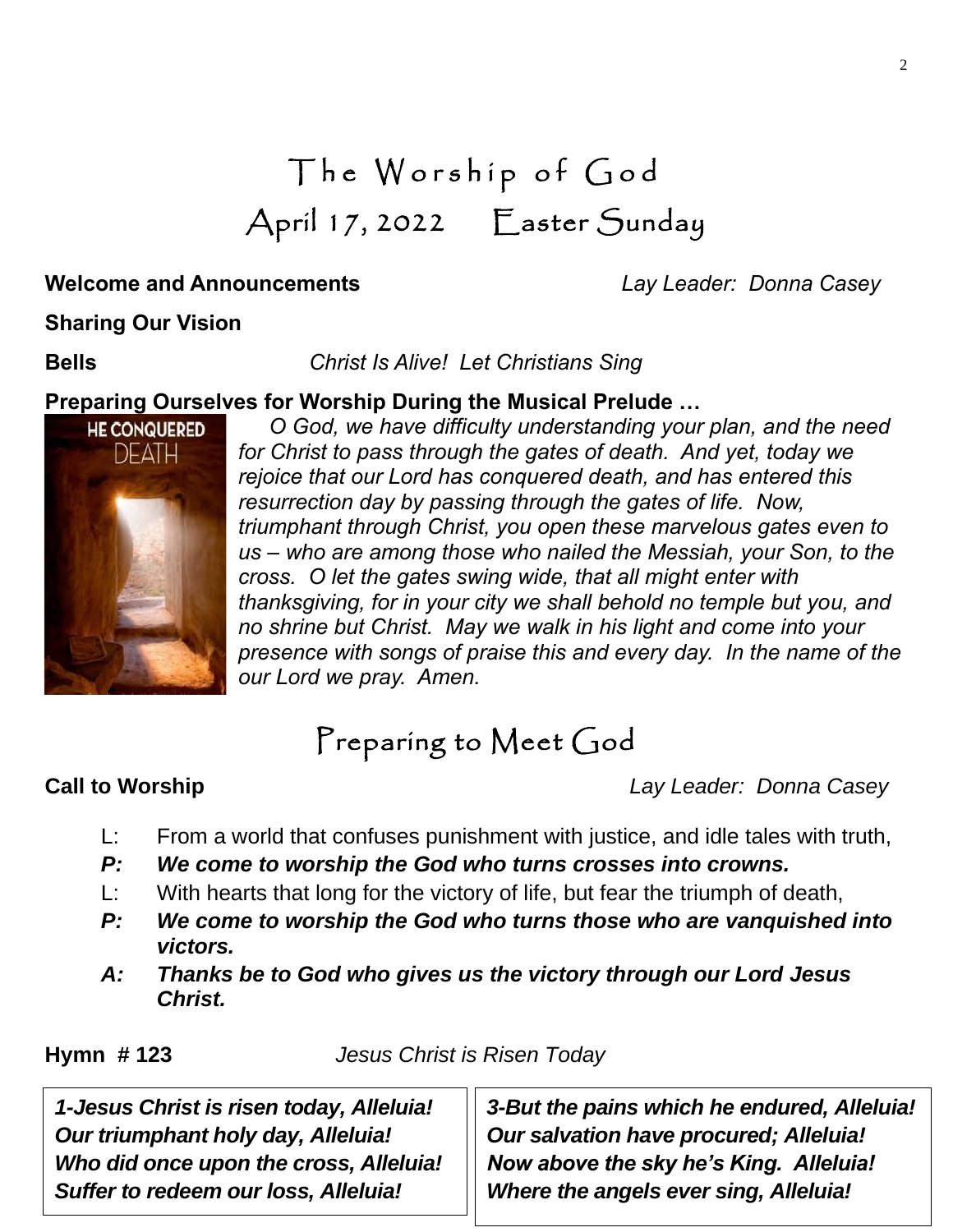| 2-Hymns of praise then let us sing, Alleluia! | 4-Sing we to our God above, Alleluia!         |
|-----------------------------------------------|-----------------------------------------------|
| Unto Christ, our heavenly King, Alleluia!     | Praise eternal as God's love; Alleluia!       |
| Who endured the cross and grave, Alleluia!    | Praise our God, ye heavenly host, Alleluia!   |
| Sinners to redeem and save. Alleluia!         | <b>Father, Son, and Holy Ghost. Alleluia!</b> |

## **Prayer of Confession**

*Gracious God, we are here today to celebrate. You have defeated sin, and conquered death through the resurrection of your Son, Jesus Christ. We recognize that it is due to our sin, that you gave your Son as a sacrifice for us. We know that without his death on the cross, we would have no life. Thank you, loving God, for giving us hope and eternal life. We can't imagine what it was like to watch your only Son die, but we know that you willingly endured it, because of your great love for US. We are full of gratitude, and a desire to worship you in all that we do. Jesus – the Christ – our Lord and Savior – is risen! Thanks be to our God who loves us! May our lives reflect your great love and mercy! And now, holy God, we turn to you in silent prayer to share our concerns and to seek your forgiveness…………….Amen.*

### **Assurance of Pardon**

- L: Hear the Good News: Who is in a position to condemn?
- *P: Only Christ, who died for us, and now is risen.*
- L: Friends, believe the Good News of the Gospel –
- **P:** *In Jesus Christ, we are forgiven!*

# Meeting God in the Word

# **Children's Message/Prayer for Illumination**

**First Lesson** *I Corinthians 15: 19-26 Christ-the First Fruits Lay Leader: Donna Casey*



If for this life only we have hoped in Christ, we are of all people most to be pitied. But in fact Christ has been raised from the dead, the first fruits of those who have died. For since death came through a human being, the resurrection of the dead has also come through a human being; for as all die in Adam, so all will be made alive in Christ. But each in his own order: Christ the first fruits, then at his coming those who belong to Christ. Then comes the end, when he hands over the kingdom to God the Father, after he has destroyed every ruler and every authority and power. For he must reign until he has put all his enemies under his feet. The last enemy to be destroyed is death.

L: This is the Word of the Lord. *P: Thanks be to God.*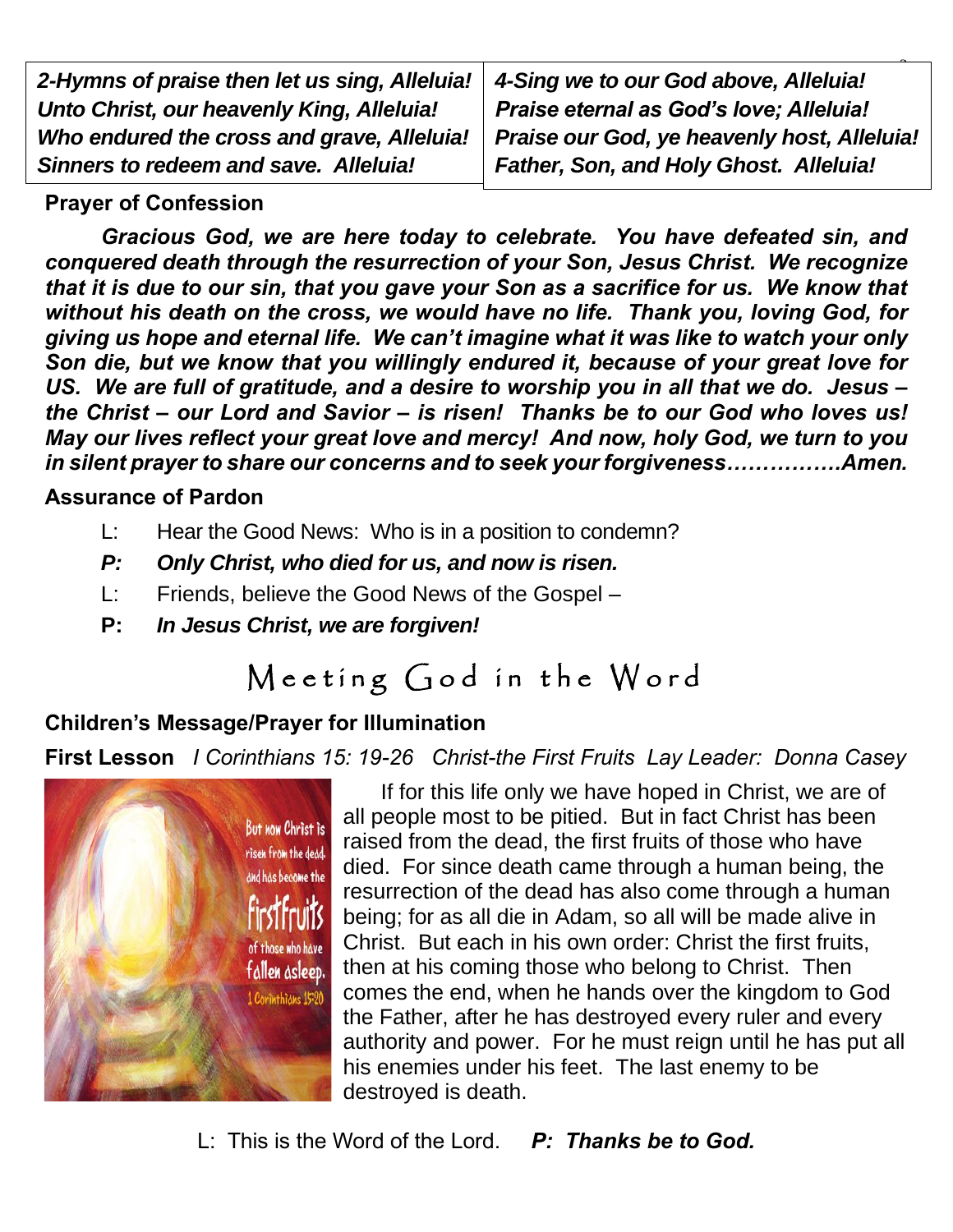| <b>Special Music</b> | On the Third Day |                                                                                                                                                                                                                                                                                                                                                                                                                                                                                                                                                                                                                                                                                                                                                                                                                                                                                                                                                                                                                                                                                                                      | <b>The Choir</b> |
|----------------------|------------------|----------------------------------------------------------------------------------------------------------------------------------------------------------------------------------------------------------------------------------------------------------------------------------------------------------------------------------------------------------------------------------------------------------------------------------------------------------------------------------------------------------------------------------------------------------------------------------------------------------------------------------------------------------------------------------------------------------------------------------------------------------------------------------------------------------------------------------------------------------------------------------------------------------------------------------------------------------------------------------------------------------------------------------------------------------------------------------------------------------------------|------------------|
| <b>Second Lesson</b> | Matthew 28: 1-10 | The Resurrection of Jesus                                                                                                                                                                                                                                                                                                                                                                                                                                                                                                                                                                                                                                                                                                                                                                                                                                                                                                                                                                                                                                                                                            | Carol            |
| they will see me.'   |                  | After the sabbath, as the first day of the week was dawning, Mary Magdalene and<br>the other Mary went to see the tomb. And suddenly there was a great earthquake; for an<br>angel of the Lord, descending from heaven, came and rolled back the stone and sat on it.<br>His appearance was like lightning, and his clothing white as snow. For fear of him the<br>guards shook and became like dead men. But the angel said to the women, 'Do not be<br>afraid; I know that you are looking for Jesus who was crucified. He is not here; for he has<br>been raised, as he said. Come, see the place where he lay. Then go quickly and tell his<br>disciples, "He has been raised from the dead, and indeed he is going ahead of you to<br>Galilee; there you will see him." This is my message for you.' So they left the tomb<br>quickly with fear and great joy, and ran to tell his disciples. Suddenly Jesus met them<br>and said, 'Greetings!' And they came to him, took hold of his feet, and worshipped him.<br>Then Jesus said to them, 'Do not be afraid; go and tell my brothers to go to Galilee; there |                  |

L: This is the Word of the Lord. *P: Thanks be to God.*

**Sermon** *Resurrection – Not Rescue!*

# Responding to the Word

**Hymn # 122** *Thine Is the Glory*

*1-Thine is the glory, Risen, conquering Son; Endless is the victory, thou o'er death hast won. Angels in bright raiment rolled the stone away, Kept the folded graveclothes where thy body lay. R*

*2-Lo! Jesus meets us, risen from the tomb; Lovingly he greets us, scatters fear and gloom. Let the church with gladness, hymns of triumph sing, For the Lord now liveth; death hath lost its sting. R*

*Refrain: Thine is the glory, Risen, conquering Son; Endless is the victory, Thou o'er death hast won.*



*3-No more we doubt thee, glorious Prince of life! Life is nought without thee; aid us in our strife. Make us more than conquerors through thy deathless love; Bring us safe through Jordan to thy home above. R*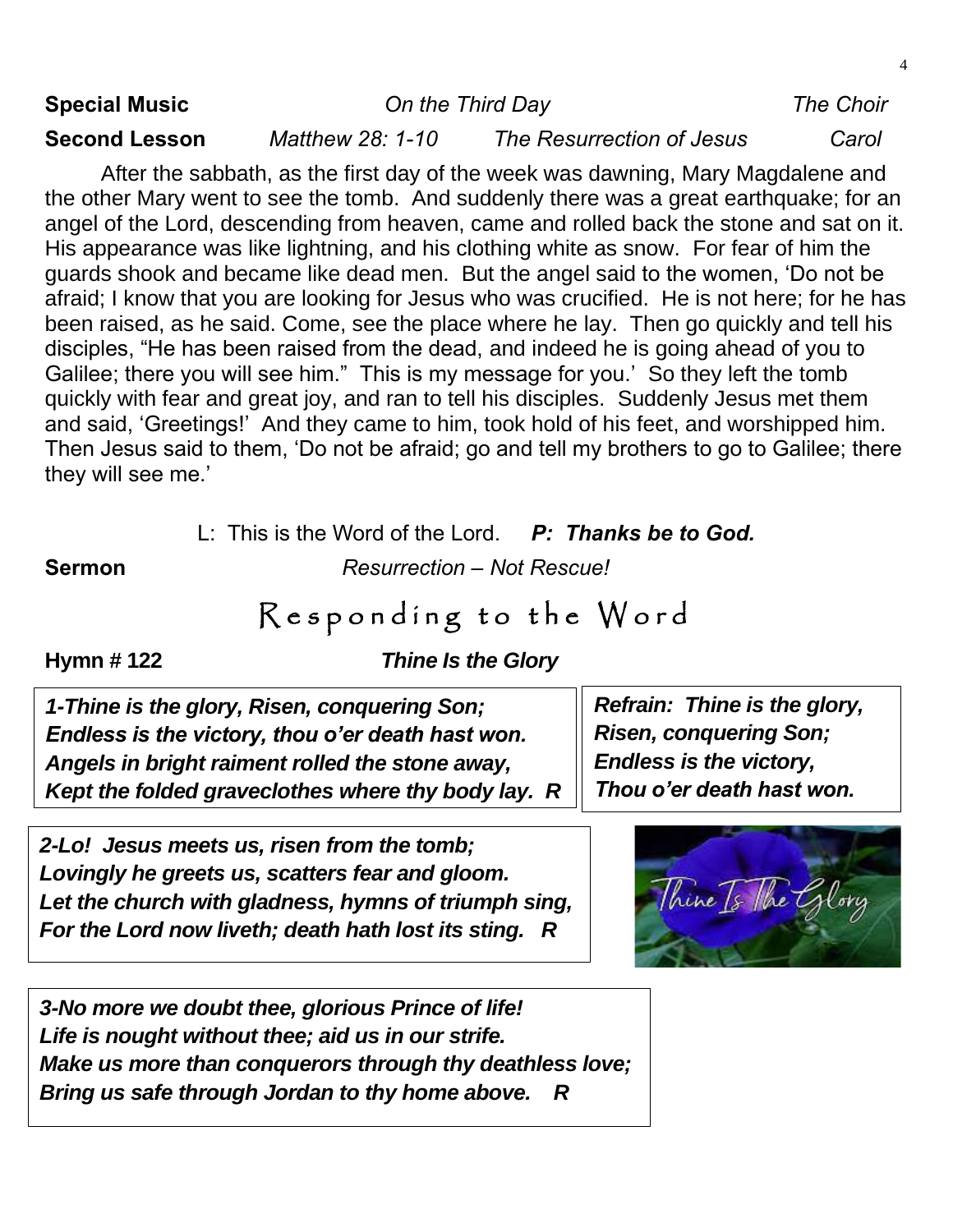#### 5

#### **Prayers of the People and the Lord's Prayer**

Cares Chorus: *I cast all my cares upon you. I lay all of my burdens down at your feet. And anytime, I don't know what to do, I cast all my cares upon you.*

#### **The Call to Celebrate Our Gifts**

*+Prayer of Dedication: Loving God, thank you for counting us as your family – for loving us enough to sacrifice your Son for us. May our lives reflect the gratitude with which we regard you and our commitments to live as your faithful disciples. Amen.*

# Celebration of the Lord's Supper

 **The Invitation and Prayer of Consecration The Words of Institution The Sharing of the Elements The Prayer of Thanksgiving**



# Going Out to Serve

**Hymn # 118** *The Day of Resurrection*

*1-The day of resurrection! Earth tell it out abroad; The Passover of gladness, The Passover of God. From death to life eternal, From this world to the sky, Our Christ hath brought us over With hymns of victory.*



*2-Our hearts be pure from evil, That we may see aright. The Lord in rays eternal Of resurrection light; And, listening to his accents, May hear, so calm and plain, His own "All hail!" and, hearing, May raise the victor strain.*

*3-Now let the heavens be joyful, Let earth the song begin, Let the round world keep triumph, And all that is therein; Let all things seen and unseen Their notes of gladness blend, For Christ the Lord is risen, Our joy that hath no end.*